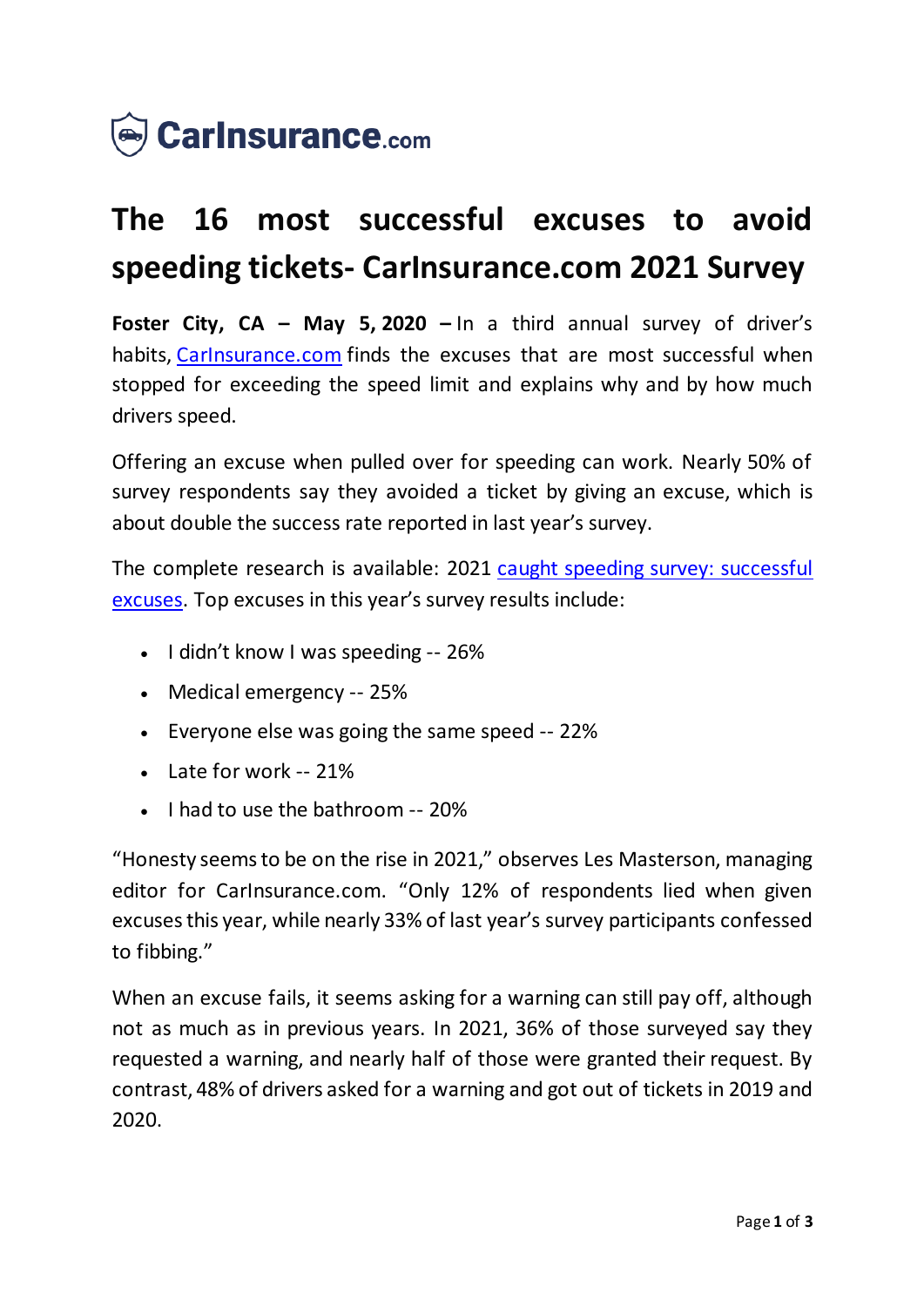If a ticket is issued after offering an excuse and/or asking for a warning, there is still hope: tickets can still be appealed. While only 28% took the trouble to appeal in 2021, many of them were successful in court:

- Represented myself, got out of ticket -- 43% (55% of women; 40% of men)
- Hired a lawyer, got out of ticket -- 35% (22% of women; 39% of men)
- Represented myself, still got the ticket -- 14% (19% of women; 13% of men)
- Hired a lawyer, still got the ticket -- 7% (4% of women; 8% of men)

Despite fees between \$100 and above \$700 to hire an attorney, 91% of those who retain an attorney to fight a ticket report feeling the cost is worth it.

CarInsurance.com shows that [car insurance rates](https://www.carinsurance.com/calculators/average-car-insurance-rates.aspx) increase in a range between 22% and 30% on average after a speeding ticket. Rate increases vary by insurer, state and number of miles over the limit.

The research reviews differences between how often men vs. women are pulled over for speeding and how requests for a warning vary by gender. Drivers are cautioned that receiving multiple speeding tickets over a three-year period can result in classification as a ["high-risk driver](https://www.carinsurance.com/Articles/high-risk-driver-insurance)."

Our expert, Les Masterson, is available for comment on this research, including how fast is too fast, why drivers speed, where speeding is most likely to take place and can describe how 2021 results compare to those from the past two years.

## **Methodology**

Carinsurance.com commissioned Op4G to survey 1,000 drivers about speeding, asking when, why, how often and how much they speed, as well as what excuses they give to get out of a ticket in March 2021. The study also reviewed insurance rate data for six top insurers across all U.S. states to assess premium rate increases after a speeding ticket.